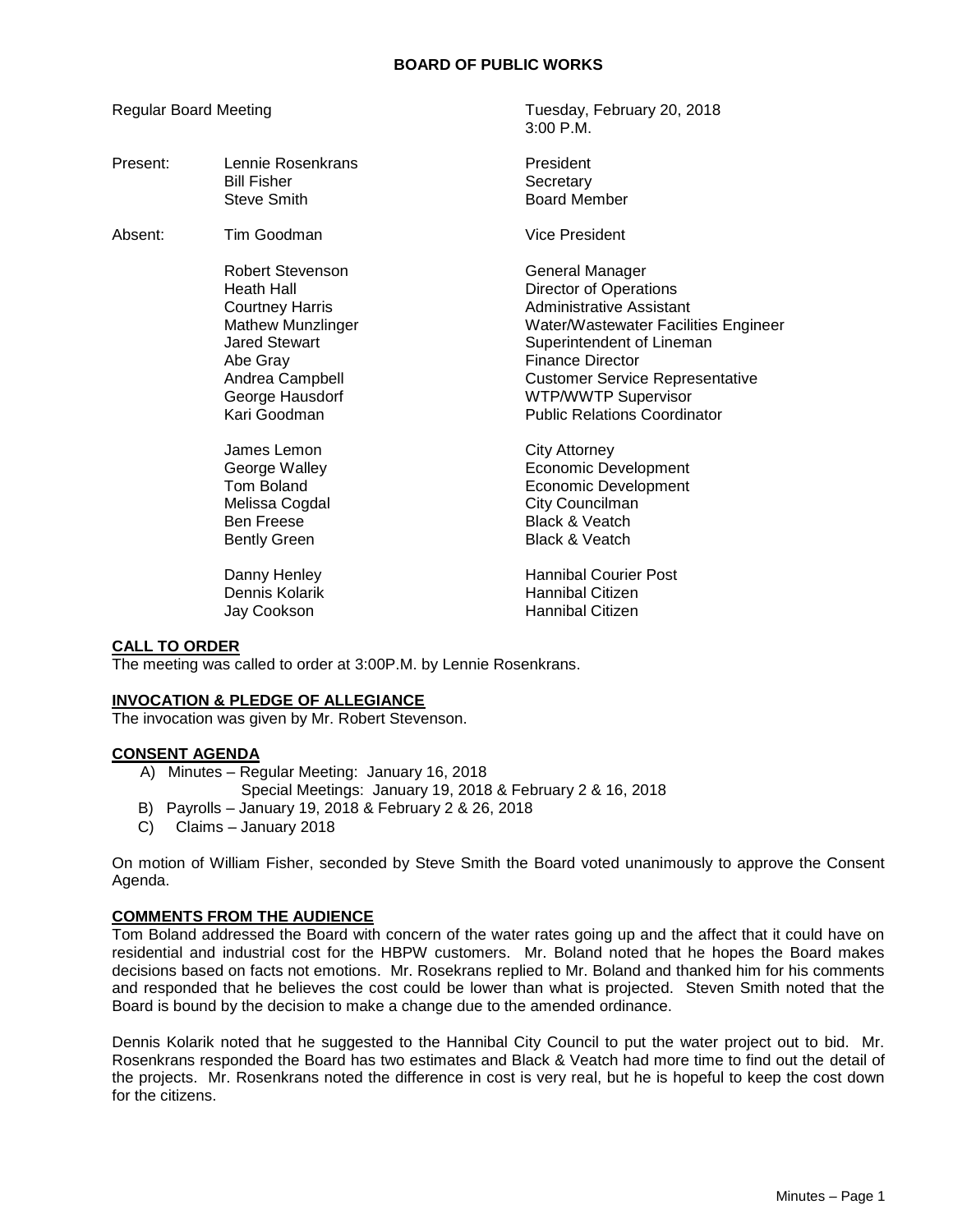Jay Cookson thanked the Board and noted the people of Hannibal voted for the change and believes everyone wants the same thing. Mr. Cookson asked the Board to save as much money as possible and do what they can to help have better water quality.

### **DASHBOARD PRESENTATION**

Abe Gray presented the Dashboard presentation to the Board as a review of Key Performance Indicators trailing the last six months.

### **GENERAL MANAGER'S REPORT**

Mr. Stevenson reported the diesel generator project continues with 6 of the 10 functioning at this time. Mr. Stevenson noted the generator test runs have been scheduled and Altorfer is coming to fix the issues on Friday.

Mr. Stevenson reported the chloramine replacement project continues and a separate report will be presented later in the agenda.

Mr. Stevenson noted Prairie State capacity is good for the month. Unit 1 was down with a tube leak due to temperatures and varying pressures.

Kari Goodman reported information was sent out last week regarding the Customer Satisfaction Survey that the HBPW had contracted GreatBlue Research to conduct. GreatBlue Research will be making calls on behalf of the HBPW between February 12-23. Mrs. Goodman noted customers are also welcome to fill out an electronic survey by visiting the following page on the HBPW website: [https://www.hannibalbpw.org/customer-satisfaction](https://www.hannibalbpw.org/customer-satisfaction-survey/)[survey/](https://www.hannibalbpw.org/customer-satisfaction-survey/) 

Kari Goodman reported a press release was sent out regarding the 4 Lineman and Line Supervisor that worked in St. Croix during the months of December and January.

Kari Goodman reported Alex Garcia was voted "Star Employee of the Year," for 2017, and Gary Beahan is the January "Employee of the Month."

### **OPERATION'S REPORT**

Heath Hall reported the draft Stormwater Management Plan is nearly complete, with the expectation of presenting it in draft form at the Board Training Session on "Stormwater" in early March. Mr. Hall noted this will allow time for public comment and Board approval of the final document before the July 1, 2018 submittal deadline.

Heath Hall reported Bill Sullivan completed his portion of the Hwy 61 street lighting project the first week of February. The HBPW crew has begun pulling wire, but cannot install poles until the permit is received from MoDOT.

Heath Hall reported the Water Crew repaired 11 total leaks during the month along with 39 frozen meters.

Heath Hall reported the Sewer Crew responded to 5 reported stop ups with 3 being on the HBPW.

Heath Hall reported the Electric Controls Company (ECC) started preliminary work on the plant alarm and controls systems. The staff at the Water and Wastewater Treatment Plants are becoming familiar with the systems and soon will begin making repairs and upgrades as requested.

Heath Hall reported the Operators continued to deal with the nocardia foam at the WWTP. The HBPW contracted with a foam expert that will be coming to the plant in April.

Heath Hall reported the annual MIRMA inspection was conducted and the HBPW received a 100% score on safety.

### **FINANCIAL REPORT**

Abe Gray presented the Board with the financial results for the month of February 2018, year to date results, and key financial ratios.